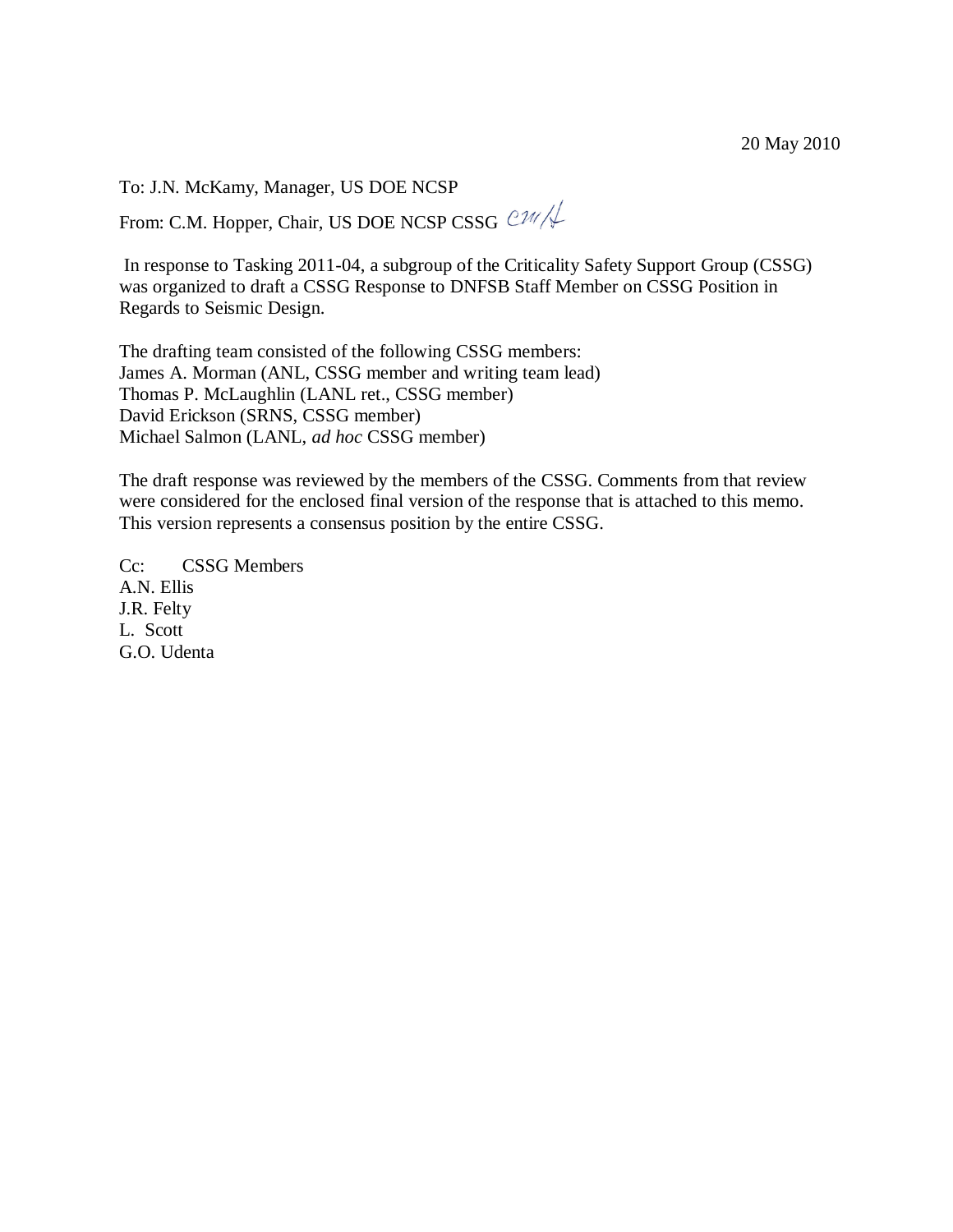# **Response to CSSG Tasking 2011-04**

# **CSSG Review of the UPF Position on Criticality Safety in Regards to Seismic Design**

The Criticality Safety Support Group (CSSG) was directed in Tasking 2011-04 to provide a review of the Y-12 Uranium Processing Facility (UPF) project in regards to the seven topic areas listed below, with particular attention to the interaction of seismic design with criticality safety, including cost-benefit considerations. The entire statement of Tasking 2011-04 is included as Attachment 1.

#### Review areas:

Priority Group 1

- 1. Safety Design Strategy (SDS) seismic event tree
- 2. Design process and representative Criticality Safety Process Studies (CSPSs)
- 3. Fire initiated criticality accident

#### Priority Group 2

- 4. Implementation of DOE-STD-3007 for elevation of controls to the Technical Safety Requirement (TSR) process
- 5. Design basis criticality accident consequence information

#### Priority Group 3

- 6. Need/adequacy of the drain/dike system
- 7. UPF Non-Destructive Assay (NDA) program and filter barriers (i.e., pre-filters, etc.)

Three permanent CSSG members and one *ad hoc* member were assigned to conduct the review and prepare this response for subsequent review and concurrence by the entire CSSG. The review team members were:

David Erickson (SRNS, CSSG member) Thomas McLaughlin (LANL ret., CSSG member) James Morman (ANL, CSSG member) Michael Salmon (LANL, *ad hoc* CSSG member)

#### Introduction and Approach to the Review

The CSSG team initiated its review by reading numerous UPF documents including the Safety Design Strategy (SDS), Nuclear Criticality Safety (NCS) design considerations, representative Criticality Safety Process Studies (CSPSs), a draft of the Criticality Control Review (CCR), and the Preliminary Assessment of the Criticality Accident Alarm System (CAAS) and Immediate Evacuation Zone (IEZ) plus other documents dealing with seismic design and criticality safety controls. A complete list of the documents that were reviewed is included in Attachment 2. The document study was followed by on-site discussions and interviews with members of the Y-12 DOE Site Office (DOE-YSO) and the Y-12 facility and criticality safety staff on May 4-6, 2011. The list of persons interviewed is also included in Attachment 2.

The UPF project is following the general guidance presented in DOE-STD-3009, *Preparation Guide for U.S. Department of Energy Nonreactor Nuclear Facility Documented Safety Analyses,* as part of the overall process to develop the Safety Basis (SB) documents*.* The UPF has completed many of the preliminary hazards analyses required in support of CD-1, but is not yet in final design. The project is currently progressing in the CD-2/3 phase of the design process. The evaluations presented in the CSPSs and other documents reflect the current best understanding of the processes and NCS controls and this review was performed with an understanding of this design and development status.

The project is designing fissile material bearing equipment and facilities to be seismically resistant to the DBE.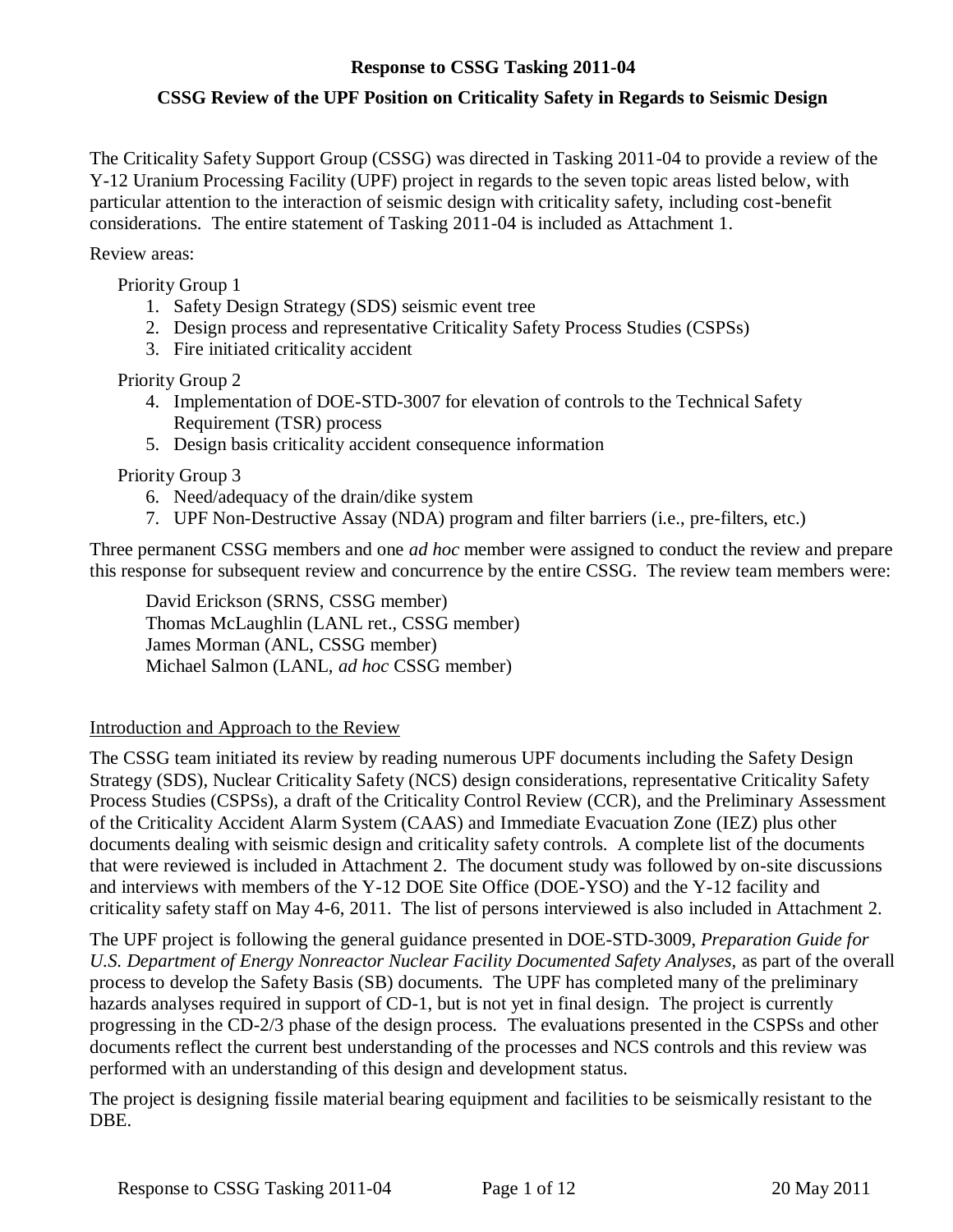Based on the limited time frame of this tasking, the general approach taken for this review was to assess whether applicable requirements and standards were addressed in the topic areas and whether criticality safety was adequately addressed in each of the topic areas. The review was not meant to be an in-depth audit of the extent to which the project has successfully integrated safety into design following DOE-STD-1189. Rather, this review provides a snapshot as to whether the project is meeting the intent of DOE-STD-1189 with respect to criticality safety, and the adequacy of the programs and documentation to address the specific topics listed above. Many, if not all, of the reviewed documents may be revised as the design matures. Therefore, the opportunity was taken to suggest some areas where additional focus may be appropriate.

The following sections of this report provide the results of the team review of each of the indicated tasking areas.

# 1. SDS Seismic Event Tree

Document RP-ET-801768-A0003 Rev.0, *Event Tree Assessment of UPF Design Basis Seismic Event*, January 2010, approved 3/23/2011 (the Assessment), provides an integrated examination of the UPF response to a seismic event. One of the objectives of the Assessment was to identify additional seismic-initiated functional requirements of safety systems, structures, or components (SSCs) for the UPF that were not identified elsewhere. The results of the Assessment are being used to support the ongoing UPF safety basis documentation and design.

The Assessment uses a success-path approach to identify functional requirements of SSCs needed to arrive at the desired safe-shutdown state following a design basis earthquake (DBE). Although not succinctly stated, the implied top-level safety event is "to safely and orderly evacuate the facility so that seismic-initiated criticality accidents, fires or explosions will not endanger workers." The success path approach, to prevent fires, explosions and criticality accidents, uses event trees and fault trees to flesh out the functional requirements of safety-affecting SSCs needed to enable a safe, prompt evacuation.

The Assessment (authored by members of the UPF Project Team as part of the UPF safety basis documentation and design basis) is a good tool and the Project Team should be commended for developing it. The use of the tool to draw out additional functional requirements (of SSCs) needed to provide for the prompt, safe evacuation of the facility, and to prevent fires, explosions and criticality accidents, is deemed as going beyond the minimum requirements for seismic safety as promulgated by DOE O 420.1B, DOE-STD-1189, ANS 2.26, ASCE-43 and other natural phenomena hazards (NPH) orders and standards. It is judged by the CSSG that the use of the event tree tool is a noteworthy process improvement in implementing the requirements of DOE-STD-1189.

Considering the current design stage of the UPF, the Assessment is judged to be adequate in describing the SSCs that are needed to ensure the prompt, safe evacuation of UPF personnel following detection of the DBE. Although the use of the event tree tool to improve the safety of the facility is commendable, its effectiveness will only be realized if recommendations made in it are carried out. Several key actions need to be completed by the project in order to ensure that the success path presented in the Assessment is achieved following the design basis earthquake. These include:

- Verification and validation of the event trees and fault trees in the Assessment. One method that may be used to verify and validate the event and fault trees in the Assessment is through the use of peer review and/or independent evaluation.
- Further development and implementation of the design requirements identified in the fault trees by the engineers responsible for those design features (e.g., event branch E2.1N "*one or more process isolation/shutdown components is less than adequate."*)
- Carrying out additional recommendations presented in Section 6 of the Assessment.

# 2. Design Process and Representative CSPSs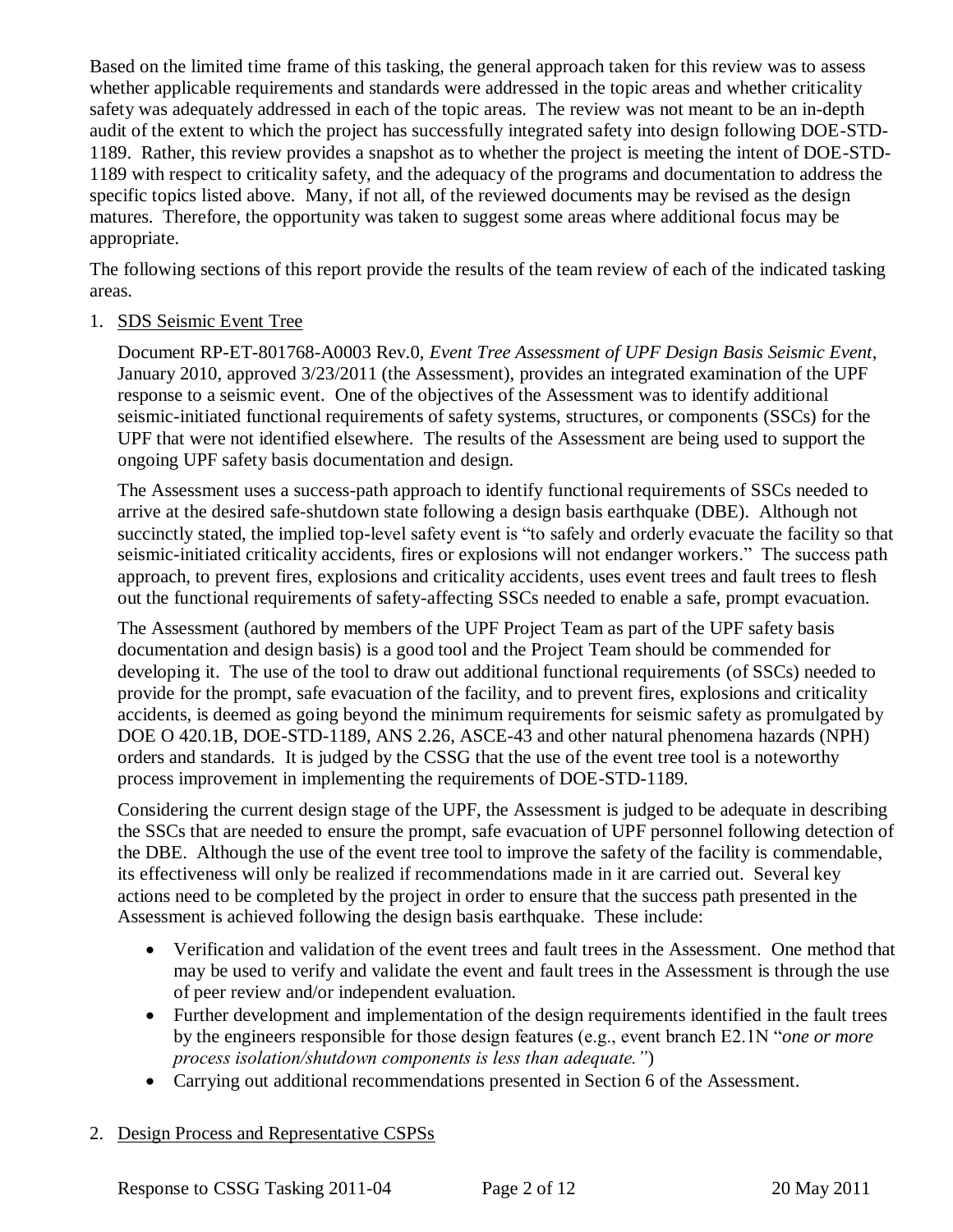The Safety Design Strategy (SDS) document, RP-FS-801768-A003, Rev. 3, November 2010, presents a good summary of the project's efforts to integrate safety into design as required by DOE O 420.1B and DOE-STD-1189. The SDS employs best-of-use practices in following the guidance in DOE G 420.1-1 to include minimization of hazardous material, use of engineered controls over administrative controls, selection of passive controls over active controls and preference for preventive controls over mitigative controls. It is judged that the requirements which are needed and the level of analyses, both safety and engineering, that should be completed at this phase of design (after CD-1, before CD-2/3) are appropriate and adequate.

Along with the SDS document, several UPF Criticality Safety Process Studies (CSPSs) were also reviewed (CSPS-EN-801768-BMO-A001, Rev. 1; CSPS-EN-801768-DR-A001, Rev. 0; CSPS-EN-801768-LCH-A001, Rev. 1; CSPS-EN-801768-OXD-A001, Rev. 1; and CSPS-EN-801768-POG-A001, Rev. 1) and, when questions arose, discussed with Y-12 staff. The SDS document is judged to be comprehensive and to appropriately discuss nuclear criticality safety requirements and goals. In particular, the requirement for accident prevention as stated in American National Standard, ANSI/ANS-8.1, section 4.1.2, Process Analysis is emphasized therein:

*Before a new operation with fissionable material is begun, or before an existing operation is changed, it shall be determined that the entire process will remain subcritical under both normal and credible abnormal conditions.*

Other important design guidance from ANS-8.1 is also incorporated in the SDS, namely, the importance of geometry control and its preference rather than administrative controls. While the above ANS-8.1 requirement is meant to be inclusive of all potential accident initiators, fires and seismic events are specifically called out in the SDS. A review of each of the CSPSs listed above showed that these two potential criticality accident initiators were, indeed, discussed and analyzed in each of them.

It was inquired of the Y-12 criticality safety staff whether or not the transition from DOE Order 420.1B to 420.1C would impact the design from a criticality safety standpoint and the response was that it would not. The CSSG agrees with this assessment. A discussion then ensued as to the facility hazard classification guidance in the SDS. It was noted that the National Nuclear Security Administration (NNSA) has recently asked for and received guidance from the CSSG, published in *NNSA Technical Bulletin 2010-3&4*, dated December 2010, that might suggest a UPF facility classification based on criticality hazards different than currently in the SDS.

A specific over-arching aspect of this review was to assess the reasonableness and cost-effectiveness of the criticality safety strategy as implemented in the process designs to date. Based on the CSPSs that were reviewed during this effort, it is judged that there is significant, but not undue, conservatism in all of the routine criticality safety related specifications such as vessel dimensions and volumes, fissile masses of individual items and cans, etc.

It is noted that the development and updating of the CSPSs is a positive contribution to the implementation of the intent of DOE-STD-1189. There is no requirement or guidance for CSPSs, which are essentially preliminary Criticality Safety Evaluations. Y-12 is to be commended for generating these documents without which this review would also have been significantly impaired.

Regarding criticality accident prevention during a seismic event, the current design strategy is to prevent a criticality accident up to the seismic severity of the DBE. This is currently being accomplished via the specification of seismically qualified vessels, piping and brackets. The costbenefit considerations leading to this strategy are not well documented but seismic qualification will be expensive and it should be justified as best it can be, realizing that it will involve professional judgment. To support the cost-benefit analysis the CSPSs should look at the specific configurations that are judged credible if the racks and vessels were not designed to full seismic qualification to determine if the changes lead to credible risks for a criticality event.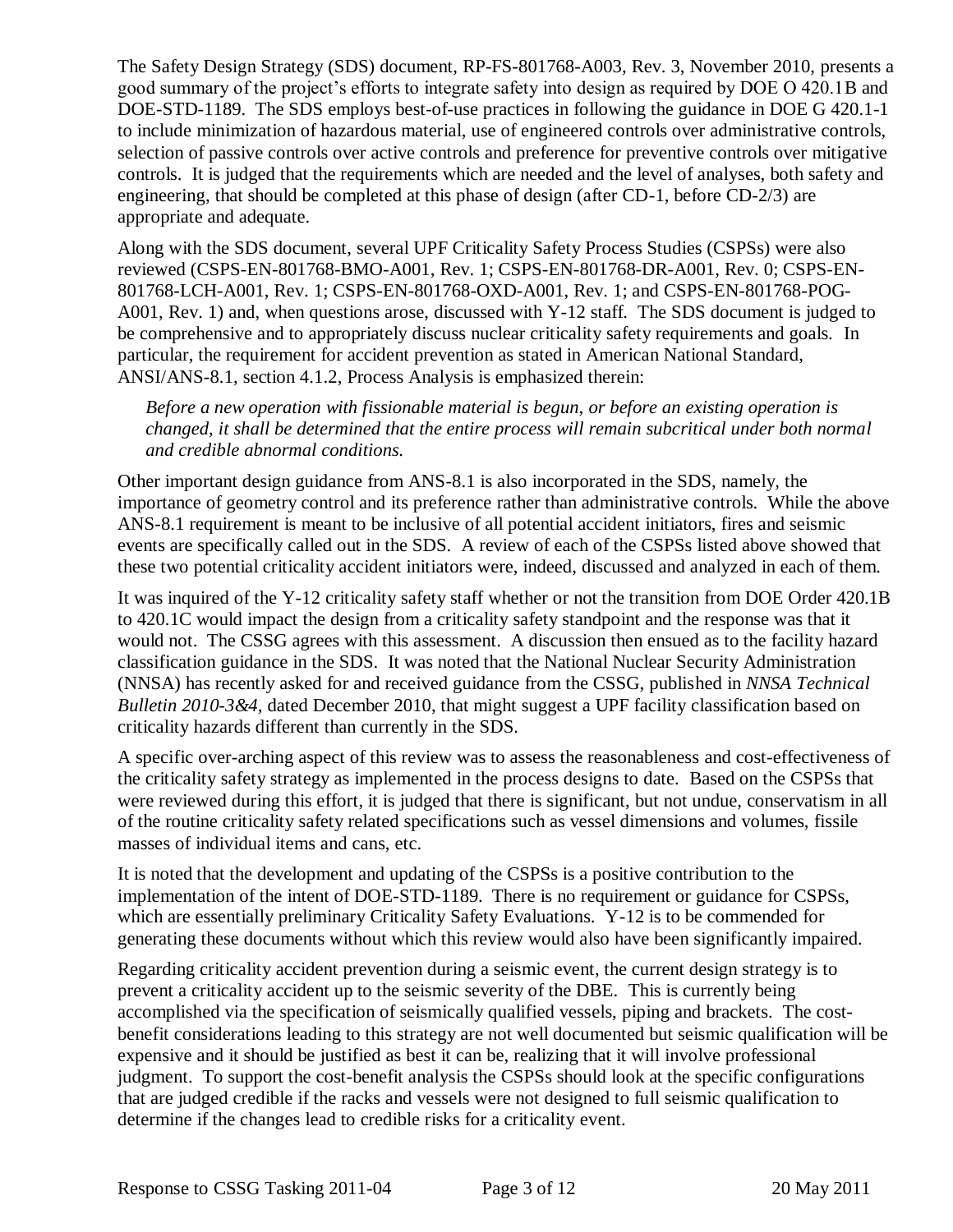Given that a disruptive earthquake is one unlikely event, it can almost always be argued that the subsequent loss of one, or even more than one, liquid-holding vessel's integrity in a large geometry exclusion area (LGEA) with a large, flat floor that somehow results in a critical configuration is a second very unlikely event such as the collection of solutions in an unapproved container. Thus the likelihood of the criticality accident might be judged to be incredible and in compliance with ANS-8.1 even without seismic qualification of vessels at the DBE level. As is required by the Process Analysis statement cited above from ANS-8.1, each individual process must be thoroughly reviewed to reach the determination of subcriticality. The cost trade-offs, even if subcriticality is determined to be the appropriate conclusion, would probably include process down-time and equipment replacement as well as some decontamination due to a leak that might not have happened had the seismic integrity of the vessel been more robust.

Similarly, though storage arrays of materials and containers are seismically qualified for the DBE, if process/storage cans and arrays were of a lesser seismic integrity and happened to fall and/or breach during a DBE, it is not a foregone conclusion that a critical configuration could be reached. Again, each process, and its abnormal conditions, must be analyzed thoroughly to reach conclusions about subcriticality during such disruptive events, but often a judgment of subcriticality has been the result of the required Process Analysis. Process tradeoffs, in addition to the cost of the cans, include possible minor contamination and the weight of the cans and their impact on the ease/difficulty of manual operations.

The following general comments are made with regard to the facility strategy for seismic safety.

- It is understood that the facility structure, at this stage in the project, was designed to NPH Seismic Design Category (SDC) 3, Limit State D. The SDS document notes that "*based on the analysis for the facility using the methods defined in Appendix A of DOE-STD-3009-94, the radiological consequences are below 5 rem. Therefore, no safety-class SSCs are required for the facility."* The design of the structure and the supporting components to NPH SDC-3, Limit State D will generally require the performance of a site-specific seismic hazards assessment and a soil-structure interaction analysis, and the consideration of multiple earthquake input directional components for the qualification of safety-significant components. DOE O 420.1B endorses the use of a graded approach when designing, constructing, and operating facilities. Although it is recognized that in preliminary design phases the use of conservative criteria to govern the design of the facility structure may be prudent due to uncertainties in the risk analysis, there may be cost savings realized during final design by downgrading the facility structure and some components from SDC-3 Limit State D to SDC-2 (or -1) and the limit state that is consistent with the functional requirements of the particular SSC.
- A noteworthy practice adopted by the project to improve communications between the safety analysts, criticality analysts, and designers is the use of the Safety SSC (SSSC) Table. The SSSC Table 2-602 (DE-PE-801768, A007, Rev. 4) summarizes the safety function and functional requirements of equipment important to safety. The use of the Table and its endorsement by members of the Safety-in-Design Integration Team, DOE-YSO, and the Technical Change Control Board through formal Project Change Controls will help to ensure that all affected parties are aware of changes in functional requirements of equipment important to safety.

The CSSG urges the Y-12 staff to include cost-benefit considerations in the criticality safety related seismic design process, and as the design of components is refined, to use a graded approach to reevaluate the seismic qualification characteristics of confinement systems and criticality-related SSCs.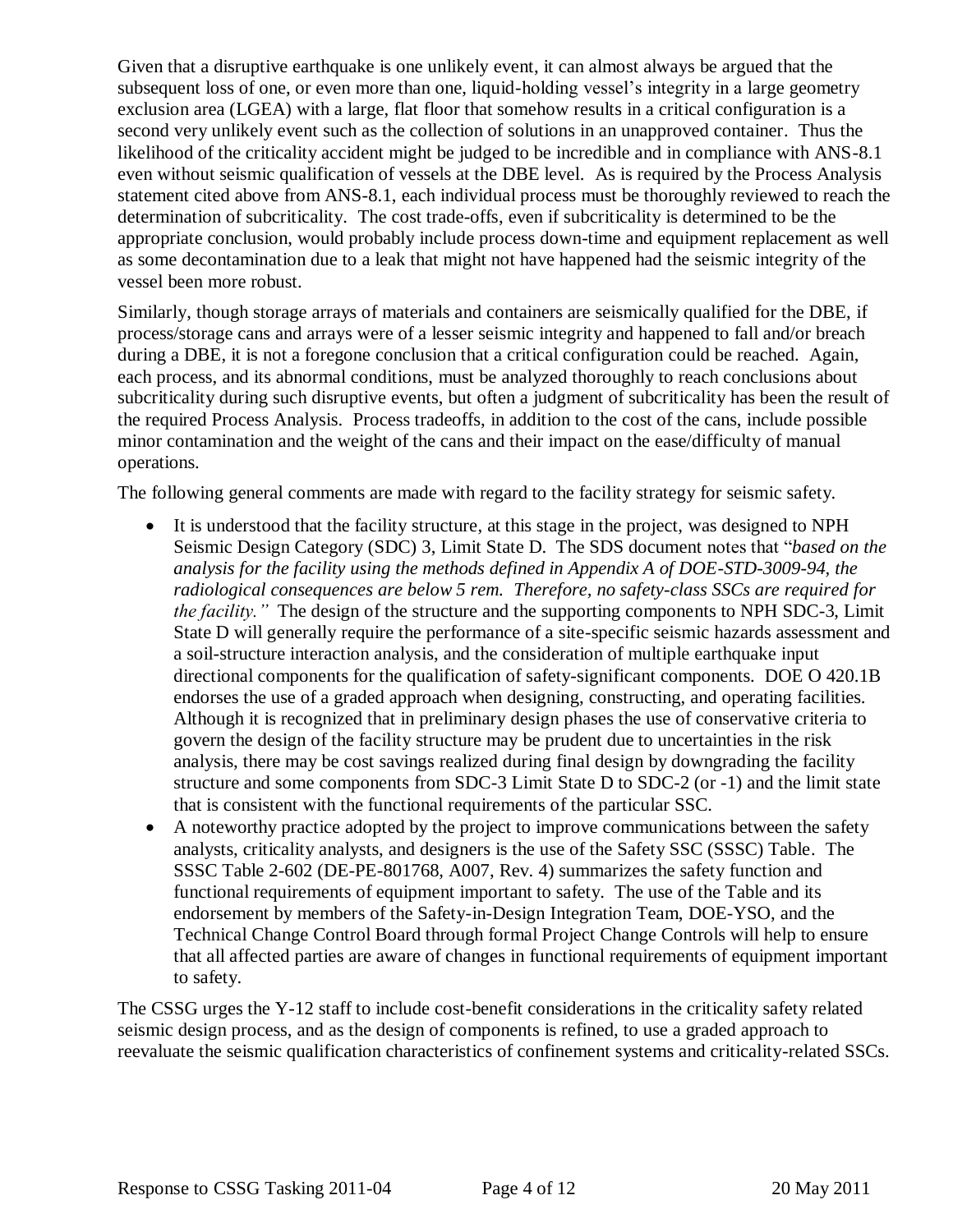# 3. Fire Initiated Criticality Accident

Moderation of fissile material from fire-fighting water is unlikely due to a strong combustible control program and the general robustness of the water sprinkler system. While the sprinkler system will be seismically designed to function after a DBE, even if it were to fail or subsequently activate as designed due to fires induced by the DBE, all the CSPSs that were reviewed conclude that fire water would not likely result in the critical state being reached. Thus fires, whether initiated by non-seismic or by seismic events are expected to have essentially the same results and to not lead to a criticality accident occurring.

The current criticality safety design strategy calls for all vessels to retain their integrity as the result of a DBE. Potential fires initiated by the DBE will have essentially the same likelihood of resulting in a criticality accident as those fires initiated independently of a seismic event. It is understood that a disruptive facility fire-caused criticality accident, regardless of likelihood, would not put nonemergency personnel at risk since they would have promptly evacuated the area. Emergency response plans should consider the need for and result of sheltering in place during lesser magnitude fires. In ANS-8.1, it is recognized that the primary function of the ANS-8 criticality safety standards is to provide guidance for the protection of personnel and that when personnel are not at risk from the consequences of a criticality accident requirements may be reduced somewhat. Consequently, immediate evacuation procedures and emergency response actions may be credited. It is also noted in ANS-8.1 that cost must be a consideration, but that the safety of personnel is paramount. When personnel are not at risk due to the inherent shielding of the facility, then ANS-8.10, Criteria for Nuclear Criticality Safety Controls in Operations with Shielding and Confinement, may provide additional guidance.

Should fire fighters be involved in fire fighting actions, administrative controls can further reduce the likelihood of initiating a criticality accident. Therefore, even though this would be an emergency response activity, and not a process operation, the overall likelihood of the criticality accident occurring would be expected to be very unlikely. Furthermore, the distance that firefighters would be expected to be from a criticality accident location (that their fire hoses would be potentially causing) would be sufficient to keep a single fission spike from producing a life-threatening dose. It is understood that in accordance with emergency response procedures, monitoring for high radiation fields will occur prior to response personnel (including fire fighters) entering an area that was suspected to possibly have an ongoing criticality accident.

If process/storage cans and liquid-holding process vessels were not designed to withstand the DBE, it is not apparent that there would be any increased likelihood of a criticality accident associated with fire and fire-fighting scenarios. Certainly they would be expected to release their contents somewhat more readily, but the likelihood of a resulting criticality accident would still be expected to be very remote. That is, both the likelihood of the fire and the likelihood of a potential ensuing criticality accident are in the unlikely range with the resulting overall likelihood of the accident being in compliance with ANS-8.1.

Recent events, such as the March 11, 2011 Tohuku Earthquake, have emphasized the need to consider rare events that could compromise the safety of nuclear and high-hazard facilities. The potential for seismic-initiated fires should be considered in the planning, design, and operation of a nuclear facility. This is a scenario which is credible based on experience in recent earthquakes such as Haiti 2010, Christchurch 2011 and Tohuku 2011. The project is to be commended for completing such a comprehensive investigation on the effects of post-earthquake induced fires.

The report, RP-EF-801768-A003, *Post-Seismic Fire Evaluation Report*, does a good job of identifying the materials at risk and both meets the requirements and is adequate. It documents a conservative approach for estimating the conditional probability (likelihood) of post-earthquake ignitions (0.15 to 0.40) and then uses a conservative approach for estimating the number of sprinkler head activations given the combustible loading, and given the expected number of ignitions. The data in the report are

Response to CSSG Tasking 2011-04 Page 5 of 12 20 May 2011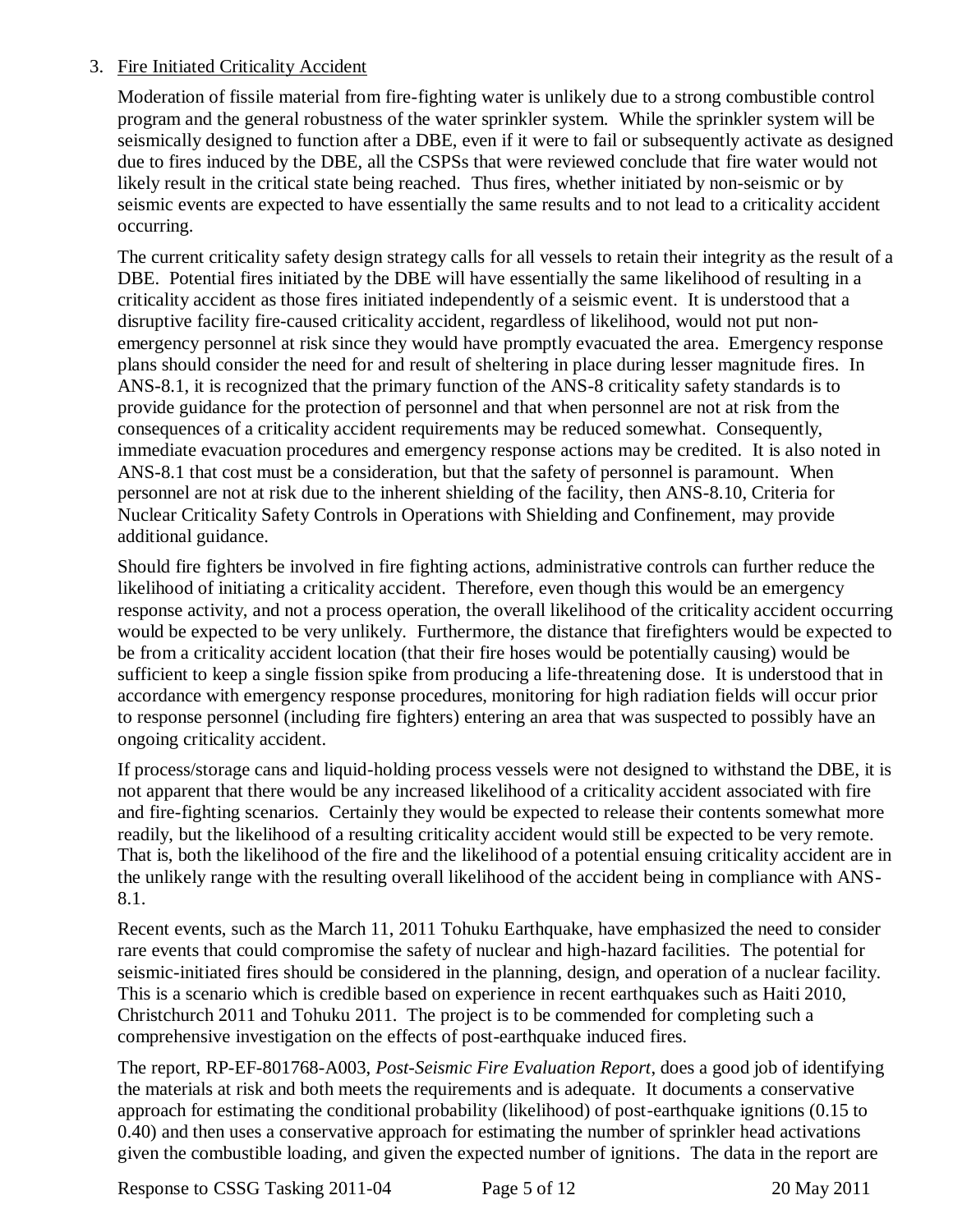conservative for estimating both the number of post-earthquake induced fires and post-earthquake induced sprinkler head activations. Empirical data suggest that for a modern, well-built facility with relatively low combustible loading the probability of earthquake induced fires is relatively low (<0.05).

# 4. Implementation of DOE-STD-3007 for Elevation of Controls to the TSR Process

The site Safety Analysis Report (SAR) (Y/FSD-017 Rev. 6) is approved by DOE-YSO. Chapter 6 of the SAR is the site criticality safety program description documentation. Sections 6.4.1 and 6.4.2 discuss the need to evaluate passive/active engineered controls and administrative controls, respectively, for elevation to the TSR level, and the use of the Criticality Control Review (CCR) document to list these controls. It indicates that the criteria of DOE-STD-3007-2007 are utilized to perform the review. Section 6.4.4 discusses the CCR document with additional detail. This document is utilized to summarize all controls and identify the controls that are to be elevated to the TSR level.

Section 4.1 of RP-EN-801768-A008, Rev. 0, DRAFT, discusses a control binning process to identify common types of controls from the applicable CSPSs and then perform a group evaluation for possible elevation. Section 4.2 discusses the criteria from DOE-STD-3007-2007 and how each of these criteria is applied.

The UPF criticality safety design philosophy is to rely on passive engineered features for the majority of the operations. Categorical exclusions are applied for some of the features if the safety function is addressed by a facility program (e.g., nuclear material control and accountability). Due to the priority assigned to the different types of controls (passive/active engineered, administrative) there are fewer active engineered or administrative controls being utilized to protect against a criticality accident. Active engineered controls are also excluded if their safety function is addressed by a facility program (e.g., automated fissile material mass checking).

Some additional criteria are utilized for the remaining passive/active engineered controls. These criteria place increased priority on elevating controls based on the consequence to the operation if the control fails. Finally, administrative controls are evaluated. These controls also use additional criteria similar in function to the criteria utilized for the engineered controls.

It is concluded that the application statement for each of the DOE-STD-3007-2007 criteria appears to be a reasonable interpretation of the criteria as it applies to the UPF process studies and goals associated with the UPF design. In the current draft form, and without detailed knowledge of all of the process studies and associated controls, the binning and categorization appear reasonable. In some cases a more detailed basis may be appropriate. There is no easy tie from the summarized/binned controls to the applicable CSPSs. From the information reviewed it is not clear if the process is only focused on controls that are to be elevated to the TSR level, or if this also includes potential elevation of additional controls to the DSA. This should be clarified in the CCR document.

# 5. Design Basis Criticality Accident Consequence Information

Assessment of this topic area focused on the postulated design basis criticality accidents for both CAAS placement and IEZ determination. The magnitude and consequences of postulated criticality accidents have been identified in RP-EN-801768-A004, Rev.0, which defines both the minimum accident of concern (MAC) used in the determination of CAAS detector placement and the bounding accident used for immediate evacuation zone (IEZ) definition:

- Considering, the amounts and types of materials planned for operations in the UPF, the default MAC defined in ANSI/ANS-8.3 was selected as the MAC for the UPF.
- Based on data from criticality accident simulation experiments, actual criticality accidents and an estimation of credible volumes of materials that could be involved in a criticality accident, the bounding accident for IEZ determination was deemed to be one in which  $10^{18}$  fissions occur within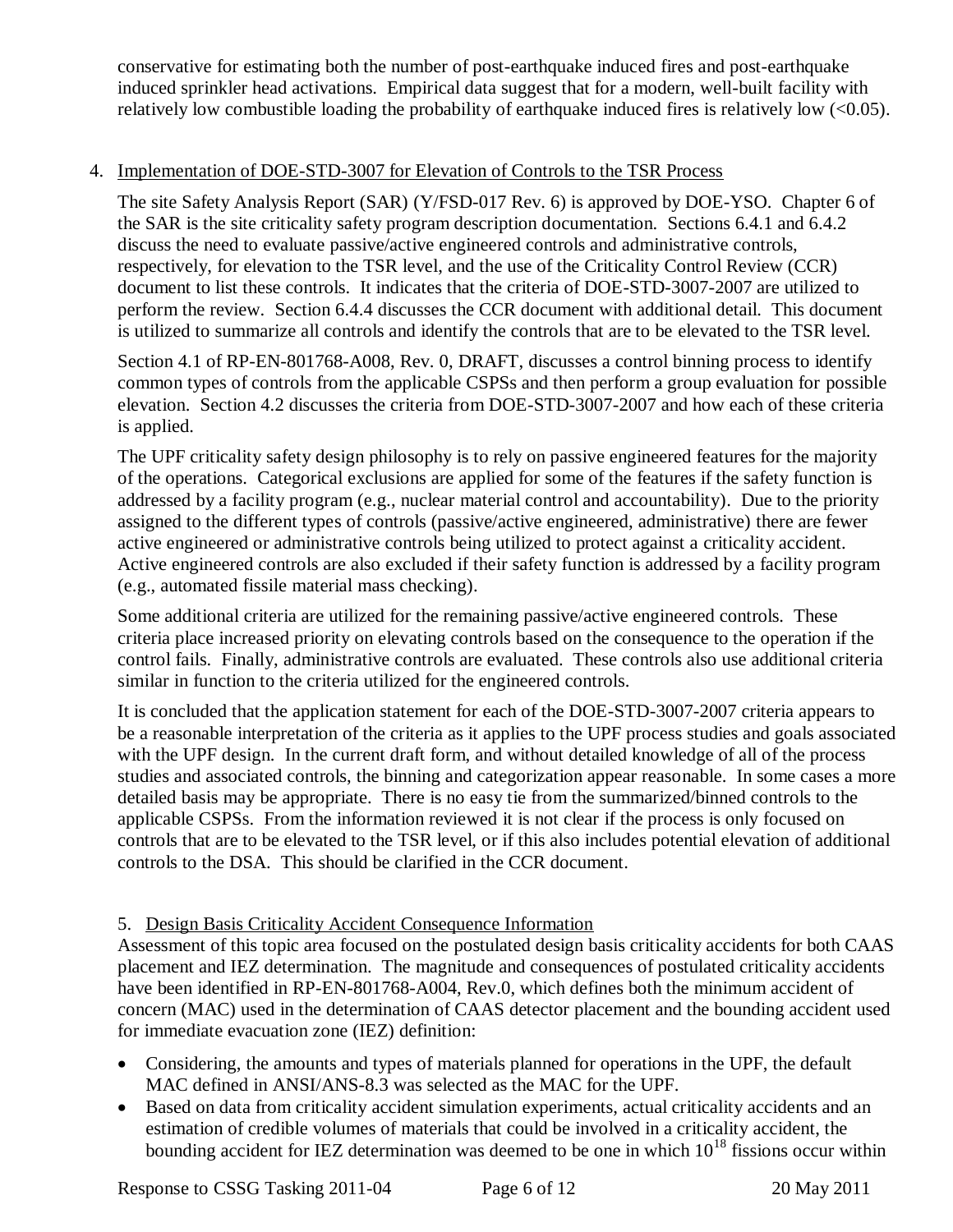the first 10 minutes, the maximum time for emergency response personnel to arrive at the IEZ boundary to provide radiation monitoring and clearing of personnel outside the perimeter of the building  $(Y/DD-1308, Rev. 0 (draff)).$ 

The CSSG agrees with these design basis accident magnitudes and duration for CAAS and IEZ determinations. It is noted that there is one additional report, Y-12 Generic Threshold Analysis for Use with DOE-STD-1189, DAC-FS-900000-A025, Rev. 4, that contains yet different criticality accident consequence values for various uranium forms. These consequence values were taken from DOE-HDBK-3010-94 and used primarily for purposes of estimating off-site consequences and was not used to evaluate CAAS or IEZ issues.

The CAAS in the UPF will not be seismically qualified; that is, it will not be designed to survive the DBE and cannot be relied on to signal a criticality event following the DBE. However, a seismically qualified seismic detection system will be installed that will trigger an evacuation alarm upon registering a seismic event. In addition, the UPF structure is designed to survive the DBE (Limit State D) and engineered nuclear criticality safety (NCS) controls are also designed to be seismically qualified as stated in the CSPSs. Thus by design, a criticality accident is not considered credible and personnel are unlikely to be exposed to radiation from a potential criticality accident initiated by a beyond design basis seismic event before and during evacuation.

The consequence of the bounding criticality accident, assumed to be located near the outside wall of the UPF, is stated to be a dose of about 3 rad in air at the external surface of the wall. Less shielded locations (e.g., near entry and exit portals) could receive much higher doses and these areas need to be evaluated in more detail using accident locations in the process areas as the facility design continues.

CSPSs for specific operations address seismic events as part of the contingency analysis. Secondary fires with resulting sprinkler activation are also addressed. The CSPSs identify those controls (equipment, piping, etc.) that require seismic qualification to preclude a criticality accident under these contingency scenarios. The conclusions in the CSPSs are consistent with the design basis requirement (RP-ET-801768-A003, Rev. 0) that the seismic detection and alarm system will provide adequate time for evacuation of the UPF before any secondary effects of the DBE could cause a criticality accident. The UPF construction makes it essentially a radiation-shielded facility except near the entry and exit portals, limiting exposure to anyone who was initially, or who has evacuated to, outside the building.

The conclusions of this review are twofold: 1) that the CAAS and IEZ design basis criticality accidents have been adequately justified and that the consequences have been adequately analyzed based on the current preliminary design of the facility and 2) that the IEZ as defined adequately limits doses to personnel at the IEZ boundary during the 10-minute emergency response time. The CAAS recommendation, and CAAS detector locations are appropriately conservative considering the maturity of the facility design and the criticality safety process studies. The determination that the CAAS does not require seismic qualification is appropriate given the supporting documentation.

# 6. Need/Adequacy of the Drain/Dike System

Typically a dike, curb, or berm in fissile material operating areas would be considered when the consequences of a spill would result in significant decontamination costs. With only uranium operations planned for the UPF and with an impermeable layer planned to be applied over the process floor, it is not clear that contamination cleanup costs would be significantly exacerbated were rooms not bermed, one from the next. Certainly criticality accident prevention is provided if floor flatness is assured and berm heights are limited to 2 inches (i.e., a maximum of 2 in. for criticality safety purposes, but could be reduced to a lower height consistent with other requirements such as chemical separation), as stated in design requirements. However, there are operational issues associated with berms that must be considered. Regardless of the decision on the use of interior berms, it would seem reasonable to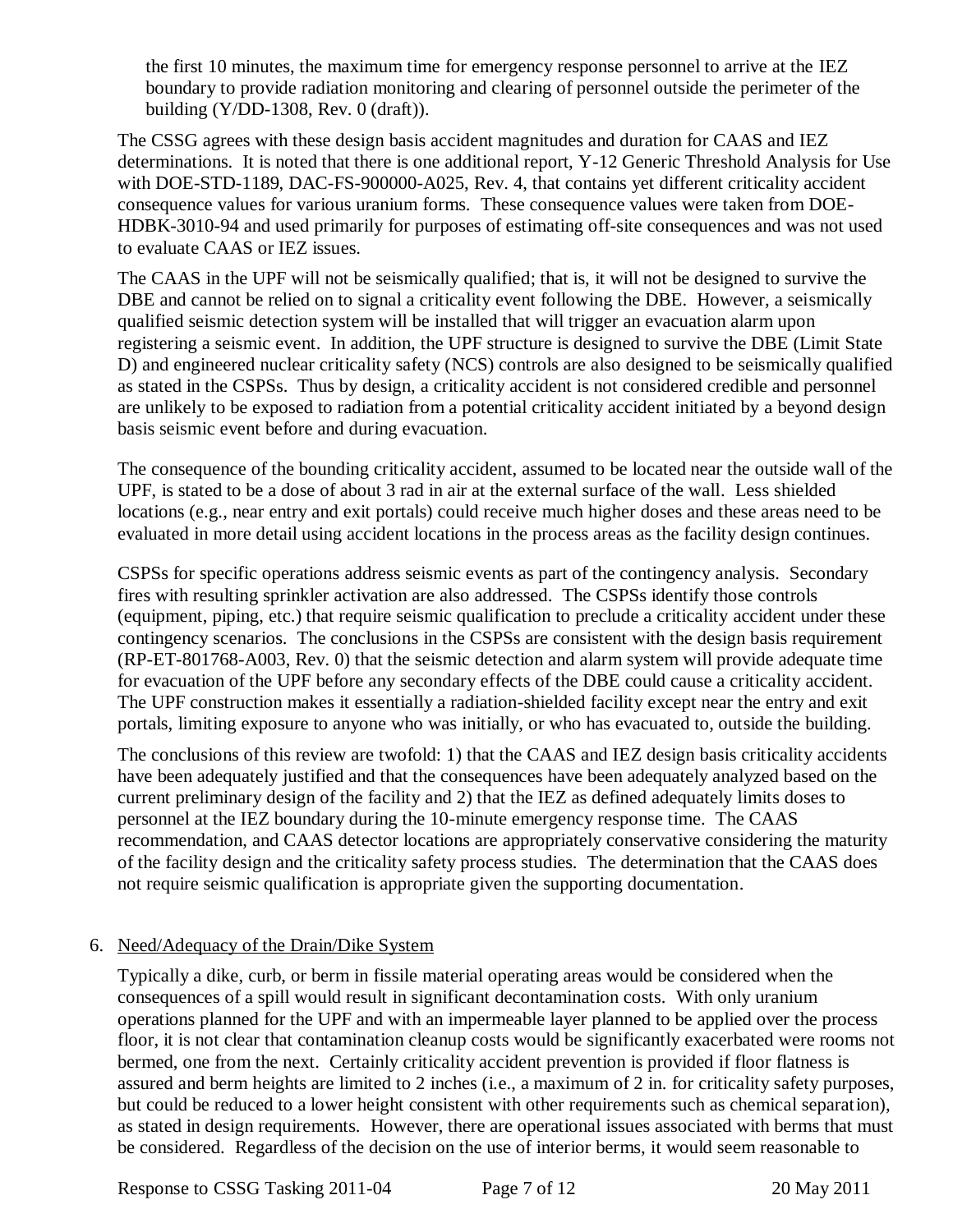have a slight ramp into and out of the UPF to avoid contaminated liquid from escaping from the perimeter of the facility. Project personnel have indicated that the trade-off study has not been completed and no final decision has been made on the use of berms within the facility. The review team agrees that further evaluation is necessary before any design decisions are made.

# 7. UPF NDA Program and Filter Barriers (i.e., Pre-filters, etc.)

The UPF Non-Destructive Analysis (NDA) program utilizes the current Y-12 Uranium Holdup Survey Program (UHSP) and the Inadvertent Accumulation Prevention Program (IAPP). These programs will be revised as necessary to support any needed detail differences due to UPF specifics. CSPS documents associated with the Process Off-Gas (POG) system (RP-EN-801768-POG-A001, Rev. 1), the Ventilation (VENT) system (RP-EN-801768-VENT-A001, Rev. 0), and the NDA laboratory (RP-EN-801768-NDA-A001, Rev. 1) were reviewed.

All chemical processing off-gas vents that might contain corrosive vapors will be routed through the process off-gas scrubber before being combined with dry process vents and undergoing final highefficiency particulate air (HEPA) filtration. The POG system primarily utilizes favorable-geometry piping and tanks for the anticipated materials. The volumes of pumps are also controlled for criticality safety. Both the UHSP and IAPP are utilized as needed.

To extend the life of many HEPA filters, pre-filters or sock filters are being considered. For operations where high-temperature operations or highly dispersible powders may result in significant airborne concentrations, sintered metal filters are utilized. As the air flows away from the source, air-cleaning devices, such as cyclones, are utilized. Favorable geometry features are utilized to support the final ductwork branches are utilized prior to the final HEPA filter bank that are not of favorable geometry. The UHSP is utilized in locations where holdup has the potential to accumulate. If/when mass control is required the IAPP is utilized.

For the NDA laboratory, plans are to install equipment similar to that already in use at Y-12: gamma counters, a solution assay system, a density meter, an enrichment measurement system and an active well coincidence counter. Interaction is the primary criticality safety control utilized as there is minimal container opening, containers are verified to be compliant for upstream handling requirements, and spacing is maximized to minimize the radiation background for many of the measurements. Engineered storage racks will be utilized where necessary to assure spacing. Mass is controlled prior to the containers reaching the NDA laboratory, but may be based on conservative estimates, such as for waste containers. Notification limits will be utilized to manage containers that exceed specified uranium mass limits. Volume is controlled for the density meter as that is the only location where fissile material (liquid) may be removed from the received container for measurement purposes.

Overall it appears that the UPF project is utilizing appropriate controls for the POG, VENT and NDA systems. The level of conservatism appears appropriate given the current maturity of the facility/process design.

# **Conclusions**

Overall, the review team judges that criticality safety related requirements are being appropriately applied to the UPF project. In addition, the effects of a seismic-initiated accident sequence and the controls needed to bring the facility to a safe-shutdown condition appear to have been considered in the design phase. This includes the potential for increased criticality concerns due to an earthquake. Design processes in place allow for the efficient flow of design information from the safety basis analysts and the criticality analysts to the design engineers.

There appears to be significant conservatism in the CSPSs that were reviewed as well in most of the other documents. How much of this conservatism is required is difficult to judge. In many cases it is appropriate

Response to CSSG Tasking 2011-04 Page 8 of 12 20 May 2011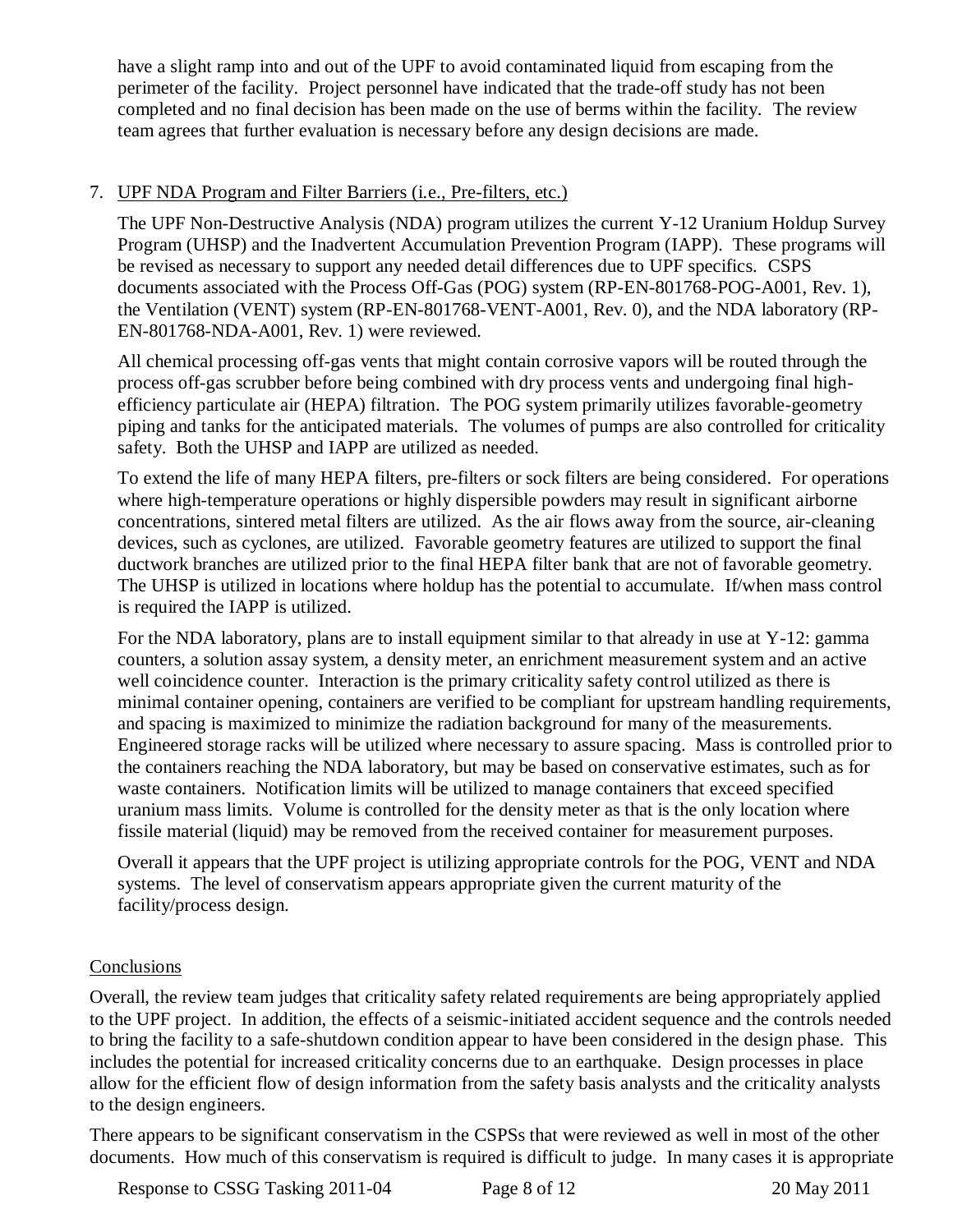to err on the conservative side when details are still being developed, and it is recognized that it may be more cost-effective to downgrade equipment after procurement/installation, if appropriate, than it is to upgrade equipment to a higher standard if required later.

The UPF safety strategy endorses the use of passive engineered features over administrative controls for operations. This is recognized as having a higher up-front cost, but could result in significant overall savings over the life of the facility. In many cases the incorporation of the engineered features may simplify the operation thereby improving overall operational efficiency and actual safety.

This review was largely based on a review of interim safety documents and interviews with facility safety personnel. These documents are being utilized to support the design effort and analysis efforts associated with other safety related disciplines. As the design matures the CSPSs will be revised as necessary. Finally, the CSPSs will be rewritten as Criticality Safety Evaluations (CSEs). The CSEs will be utilized to support the creation of the operating procedures. Verifications will be made to ensure that the design requirements identified by the CSPSs/CSEs are incorporated into the as-built facility. The final passive/active engineered controls and administrative controls will all go through a final CCR process to identify which controls will be elevated into the final DSA/TSR.

The safe-shutdown strategy adopted by the UPF project in response to a design basis earthquake is to provide for a safe and orderly evacuation of the facility. This is to be achieved by assigning the appropriate SDC and LS levels to both the facility structure and certain SSCs relied on for criticality safety. Other than to provide for safe facility evacuation, the project does not include post-seismic criticality, fire protection, or explosion protection as part of its safe-shutdown strategy needed to protect workers although the most important systems and controls have been designed to survive the DBE.Once the facility has been evacuated the emergency response process will be utilized to protect all involved personnel against subsequent accidents, including criticality. Radiation monitoring will be utilized to indicate where it is safe to be, and when it is safe to be there. Personnel from many organizations will be providing input, based on the data available, to ensure the safety of responders, and those in the vicinity. It is the judgment of the CSSG that this approach is appropriate, and is compliant with applicable requirements.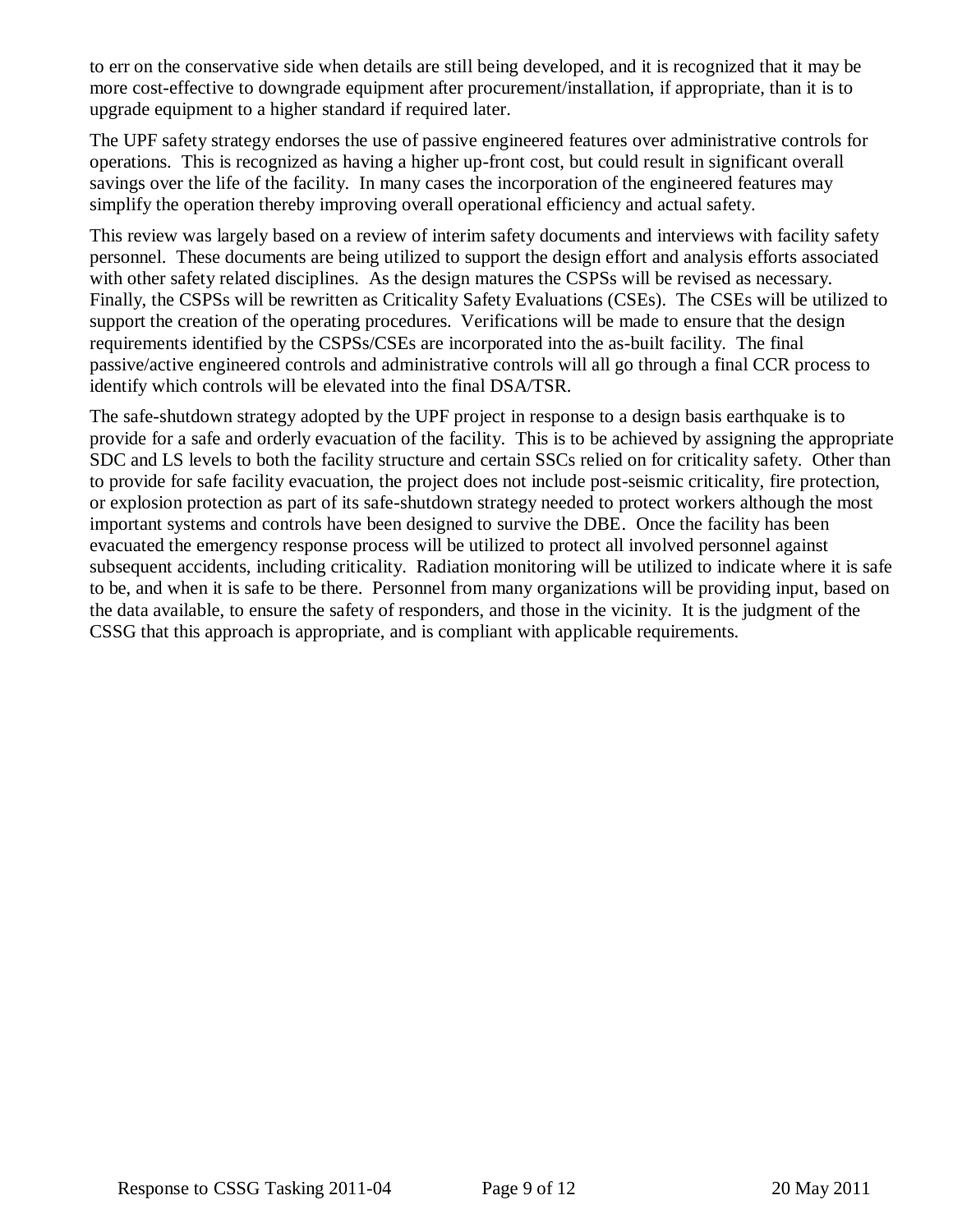CSSG TASKING 2011-04 Date Issued: April 26, 2011

#### **CSSG Review of the UPF Facility Position on Criticality Safety in Task Title: Regards to Seismic Design**

#### **Task Statement:**

The CSSG is directed to provide a review of the Y-12 UPF project in regards to the seven topic areas provided below and provide a report on their findings to the NCSP Manager. Due to the limited time available for the tasking, the seven areas of interest are grouped into three priority categories, representing the order in which they are to be addressed by the review team.

Priority Group 1

- 1. SDS seismic event tree
- 2. Design process and representative CSPSs
- 3. Fire initiated criticality accident

Priority Group 2

- 4. Implementation of DOE-STD-3007 for elevation of controls to the TSR process
- 5. Design basis criticality accident consequence information

Priority Group 3

- 6. Need/Adequacy of the drain/dike system
- 7. UPF NDA program and filter barriers (i.e., pre-filters, etc).

The CSSG Chair will create a small subgroup to work with the Y-12 UPF team to develop the response to this tasking.

#### **Resources:**

The CSSG Chair will assign two to three members to support the response development. An ad-hoc member from LANL will supplement the CSSG response team. The entire CSSG will review the draft submitted by the response subgroup and provide comments to the CSSG response team lead. Contractor CSSG members of the team will use their FY11 NCSP CSSG support funding as appropriate; DOE CSSG members of the team will utilize support from their site offices.

#### **Task Deliverables:**

- 1. CSSG subgroup visits Y-12 UPF and develops draft report (week of May 2)
- 2. CSSG drafting team submits draft of Y-12 UPF position to the CSSG Deputy Chair by May 9, 2011.
- 3. CSSG Deputy Chair distributes draft response and solicits comments to be provided to the response team lead by May 12th.
- 4. CSSG response team lead to consolidate comments and obtain CSSG concurrence by May 13, 2011.
- 5. CSSG Chair briefs the NCSP Manager and Y-12 UPF team on the report by May 13, 2011.
- 6. CSSG Chair transmits the CSSG response to the NCSP Manager by May 16, 2011.
- 7. CSSG response team provides on-site (Y-12) brief to Y-12 Team (week of May 16).

Task Due Date: May 20, 2011

Signed: for MR Kanny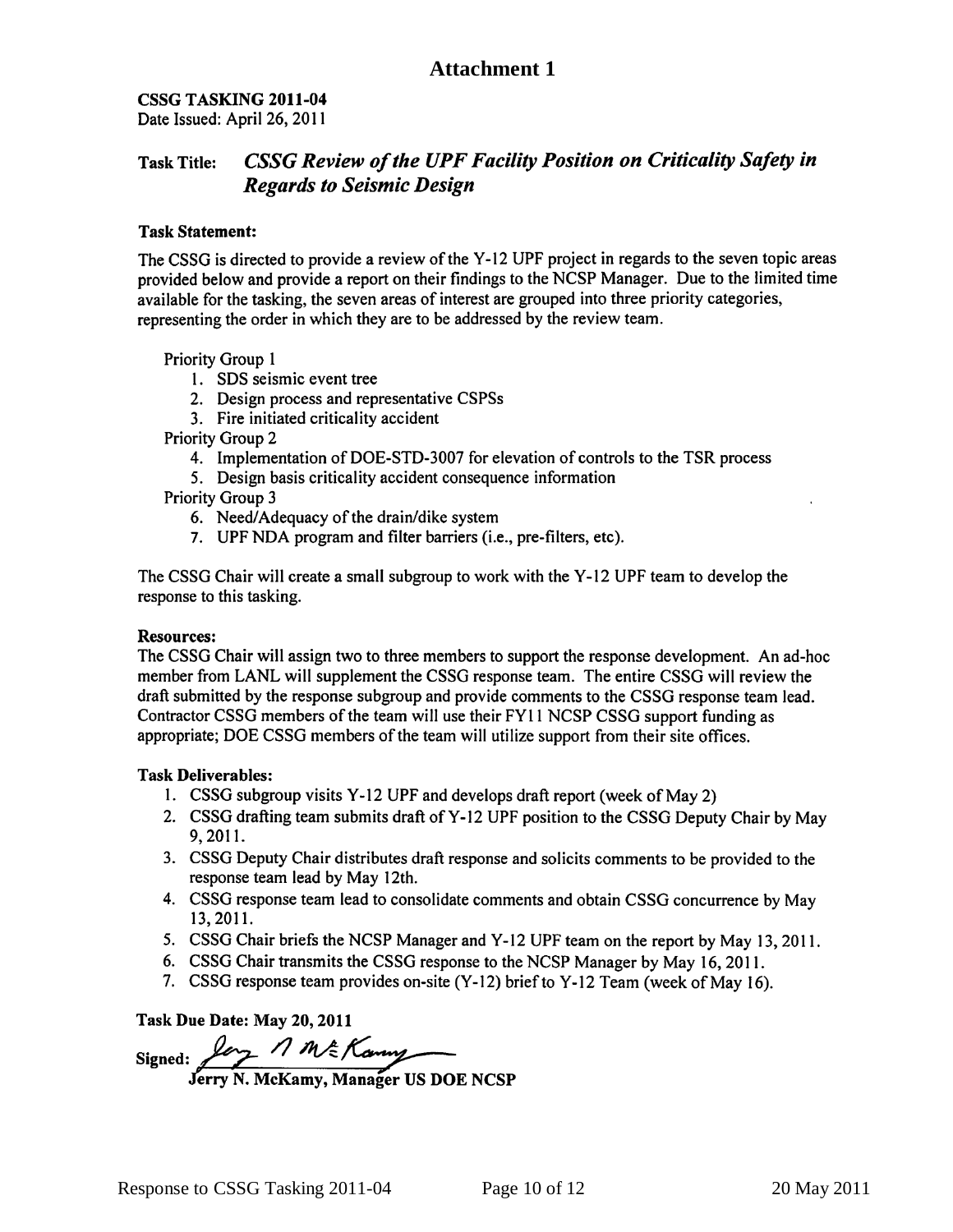# **Attachment 2**

#### **Documents Reviewed and Personnel Interviewed**

#### Documents Reviewed

- CSPS-EN-801768-BMO-A001, Rev. 1, *Nuclear Criticality Safety Process Study of Bulk Metal Oxidation.*
- CSPS-EN-801768-DR-A001, Rev. 0, *Nuclear Criticality Safety Process Study of the Facility Liquid Collection System.*
- CSPS-EN-801768-LCH-A001, Rev. 1, *Nuclear Criticality Safety Process Study of Leaching.*
- CSPS-EN-801768-OXD-A001, Rev. 1, *Nuclear Criticality Safety Process Study of Oxide Dissolution.*
- CSPS-EN-801768-POG-A001, Rev. 1, *Nuclear Criticality Safety Study of Process Off-Gas System.*
- DE-PE-801768-A007, Rev. 4, *UPF Facility Safety Design Criteria (U), Chapter 2, Section 600, of the UPF Design Criteria.*
- DG-EN-801768-A002, Rev. 0, *UPF Process Studies Guide.*
- FR-CS-801768-A001, Rev. 0, *Nuclear Criticality Safety Design Considerations for the Uranium Processing Facility.*
- RP-EF-801768-A003, *Post-Seismic Fire Evaluation Report.*
- RP-EN-801768-A004, Rev. 0, *Preliminary Assessment of Criticality Accident Alarm System and Immediate Evacuation Zone Issues for the Uranium Process Facility.*
- RP-EN-801768-A008, Rev. 0, DRAFT, *Criticality Control Review for the UPF.*
- RP-EN-801768-VENT-A001, Rev. 0, *Nuclear Criticality Safety Process Study of Process Confinement System Exhaust.*
- RP-EN-801768-NDA-A001, Rev. 1, *Nuclear Criticality Safety Process Study of the Non-Destructive Analysis Laboratory.*
- RP-ET-801768-A003, Rev. 0*, Event Tree Assessment of UPF Design Basis Seismic Event.*
- RP-FS-801768-A003, Rev. 3, *Safety Design Strategy for the Uranium Processing Facility.*
- Y/DD-1308, Rev. 0 (draft), Nuclear Criticality Accident Emergency Planning Evaluation Guidance for the Y-12 National Security Complex.
- Y/FSD-17 Rev. 6, *Y-12 National Security Complex Safety Analysis Report.*
- Y70-150, Rev. 08/05/2009, *Nuclear Criticality Safety Program.*
- Y70-68-001 Rev. 04/01/09, *Criticality Safety Approval/Requirements Development, Review, and Approval.*